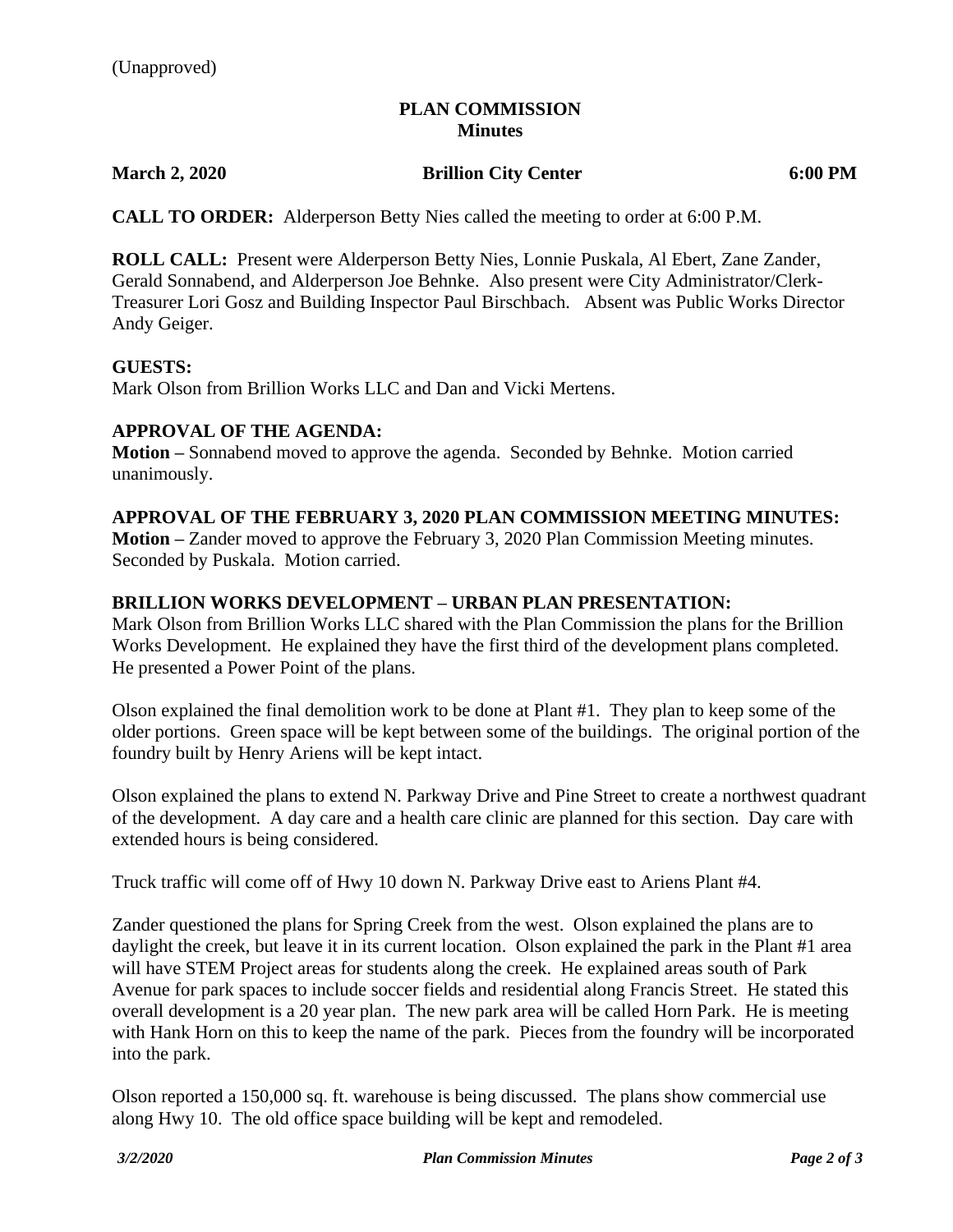Olson asked if the Plan Commission would give approval to forward to the City Council for final approval.

Birschbach questioned the work done with the DNR. Olson explained they have to complete a Remediation Plan that has been submitted with the DNR. Birschbach questioned the plans for ownership. Olson explained the new quadrant would be built then leased by Brillion Works, LLC. The entire property in the TID is owned by the City and leased by Brillion Works LLC. Olson explained they are subject to any DNR requirements for development.

Behnke questioned parking. Olson explained they are aware of parking needs. The current plan is conceptual and will be more defined as development occurs.

Behnke questioned the area of the new park space versus the current Horn Park. Olson stated based on the recent Park & Recreation Open Space Plan we are right in line where we need to be.

**Motion –** Sonnabend moved to approve the Urban Plan and recommend it to City Council. Seconded by Ebert. Motion carried.

# **SALE OF CITY PROPERTY – S. GLENVIEW AVENUE – PARCEL ID #15841:**

Dan Mertens explained he and Vicki are asking if the City would be interested in selling a portion of Parcel ID #15841 for a house to be built. If the land doesn't support a house they would consider combining the land to the duplex for a garage. It would be 90-130 sq. ft. south of their current duplex. Birschbach stated it would probably be zoned R-2. He read the setbacks.

Sonnabend stated his opinion is if there is someone interested to sell off as much as possible and keep a minimum amount for a boat launch. Dan Mertens stated he would be interested in 130 ft. Birschbach pointed out that if a house is built than it can be a separate parcel, if an outbuilding it would have to be combined to the current duplex.

**Motion –** Sonnabend moved to recommend to City Council to proceed with the sale of Parcel ID #15841. Seconded by Puskala. Motion carried.

**ZONING CODE AMENDMENTS: A. R-2 Minimum Lot Size:** No report.

**B. Accessory Buildings:** No report.

**C. Garden/Utility Sheds:** No report.

### **BUILDING INSPECTOR REPORT:**

Birschbach reported it was a slow month for February. There is more coming in March.

#### **OLD BUSINESS:**

**A. Residential Development – Steinfest Property – Conceptual Lot Layout Update:**